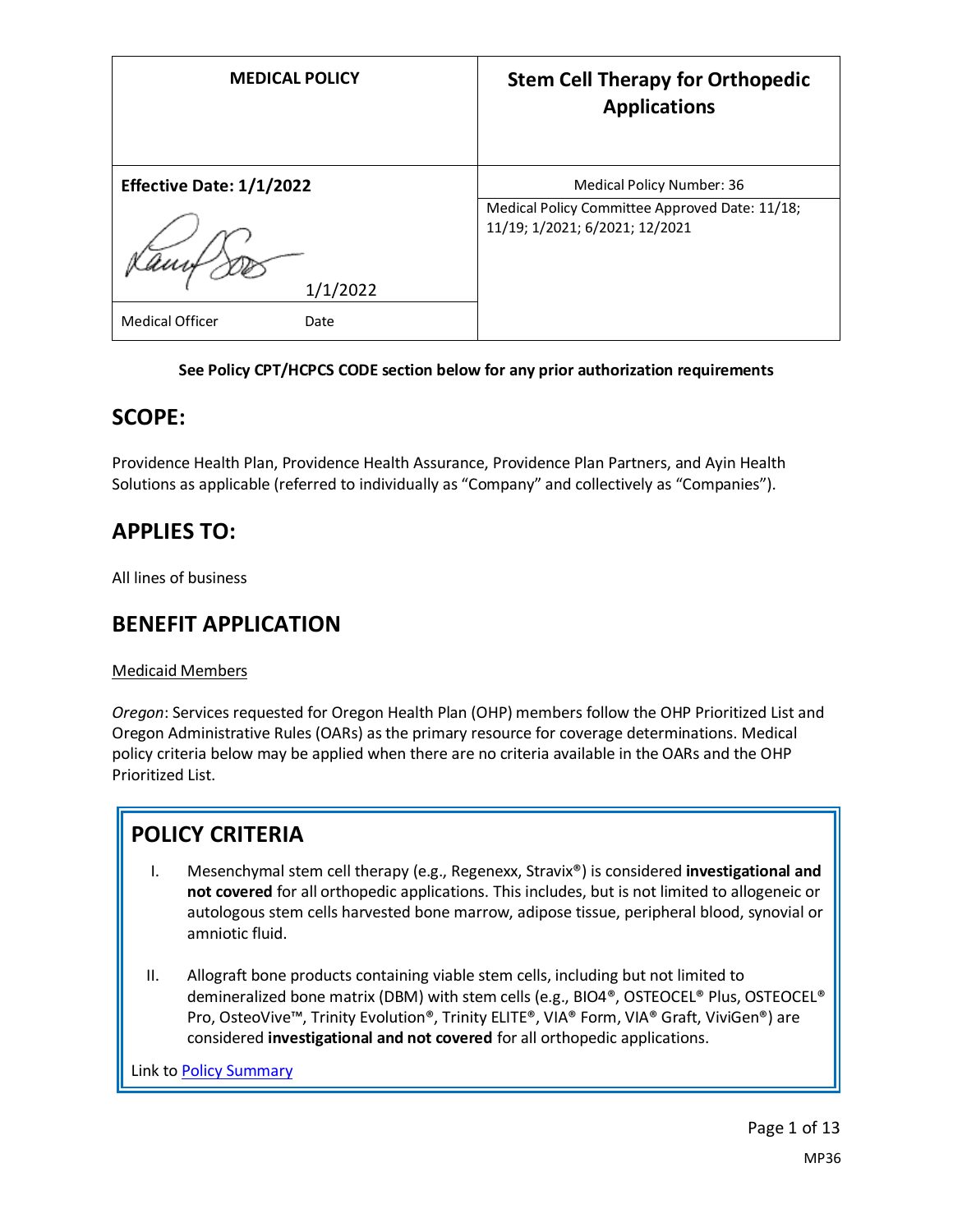## **BILLING GUIDELINES**

There are no specific codes for orthopedic applications of stem cell therapy. The appropriate CPT code for reporting this procedure would be the code for an unlisted procedure of the body area on which the procedure is performed. Therefore, the unlisted codes below may not be all-inclusive.

The additional codes listed on this policy are not appropriate when billed for stem cell therapies for orthopedic applications and are considered investigational per the policy criteria.

# **CPT/HCPCS CODES**

| <b>All Lines of Business</b>                                                                    |                                                                                        |  |
|-------------------------------------------------------------------------------------------------|----------------------------------------------------------------------------------------|--|
| <b>Prior Authorization Required</b>                                                             |                                                                                        |  |
| Note: The following codes listed on this policy are not appropriate when billed for stem        |                                                                                        |  |
| cell therapies for orthopedic applications and are therefore, considered investigational if     |                                                                                        |  |
| used for these applications.                                                                    |                                                                                        |  |
| 20939                                                                                           | Bone marrow aspiration for bone grafting, spine surgery only, through separate skin or |  |
|                                                                                                 | fascial incision                                                                       |  |
| 38205                                                                                           | Blood derived hematopoietic progenitor cell harvesting for transplantation, per        |  |
|                                                                                                 | collection allogeneic                                                                  |  |
| 38206                                                                                           | Blood-derived hematopoietic progenitor cell harvesting for transplantation, per        |  |
|                                                                                                 | collection; autologous                                                                 |  |
| 38230                                                                                           | Bone marrow harvesting for transplantation; allogeneic                                 |  |
| 38232                                                                                           | Bone marrow harvesting for transplantation; autologous                                 |  |
| 38241                                                                                           | Hematopoietic progenitor cell (HPC); autologous transplantation                        |  |
| <b>Not Covered</b>                                                                              |                                                                                        |  |
| 0565T                                                                                           | Autologous cellular implant derived from adipose tissue for the treatment of           |  |
|                                                                                                 | osteoarthritis of the knees; tissue harvesting and cellular implant creation           |  |
| 0566T                                                                                           | Autologous cellular implant derived from adipose tissue for the treatment of           |  |
|                                                                                                 | osteoarthritis of the knees; injection of cellular implant into knee joint including   |  |
|                                                                                                 | ultrasound guidance, unilateral                                                        |  |
| Q4206                                                                                           | Fluid flow or fluid GF, 1 cc                                                           |  |
| <b>Unlisted Codes</b>                                                                           |                                                                                        |  |
| All unlisted codes will be reviewed for medical necessity, correct coding, and pricing at the   |                                                                                        |  |
| claim level. If an unlisted code is billed related to services addressed in this policy then it |                                                                                        |  |
| will be denied as not covered.                                                                  |                                                                                        |  |
| 20999                                                                                           | Unlisted procedure, musculoskeletal system, general                                    |  |
| 29999                                                                                           | Unlisted procedure, arthroscopy                                                        |  |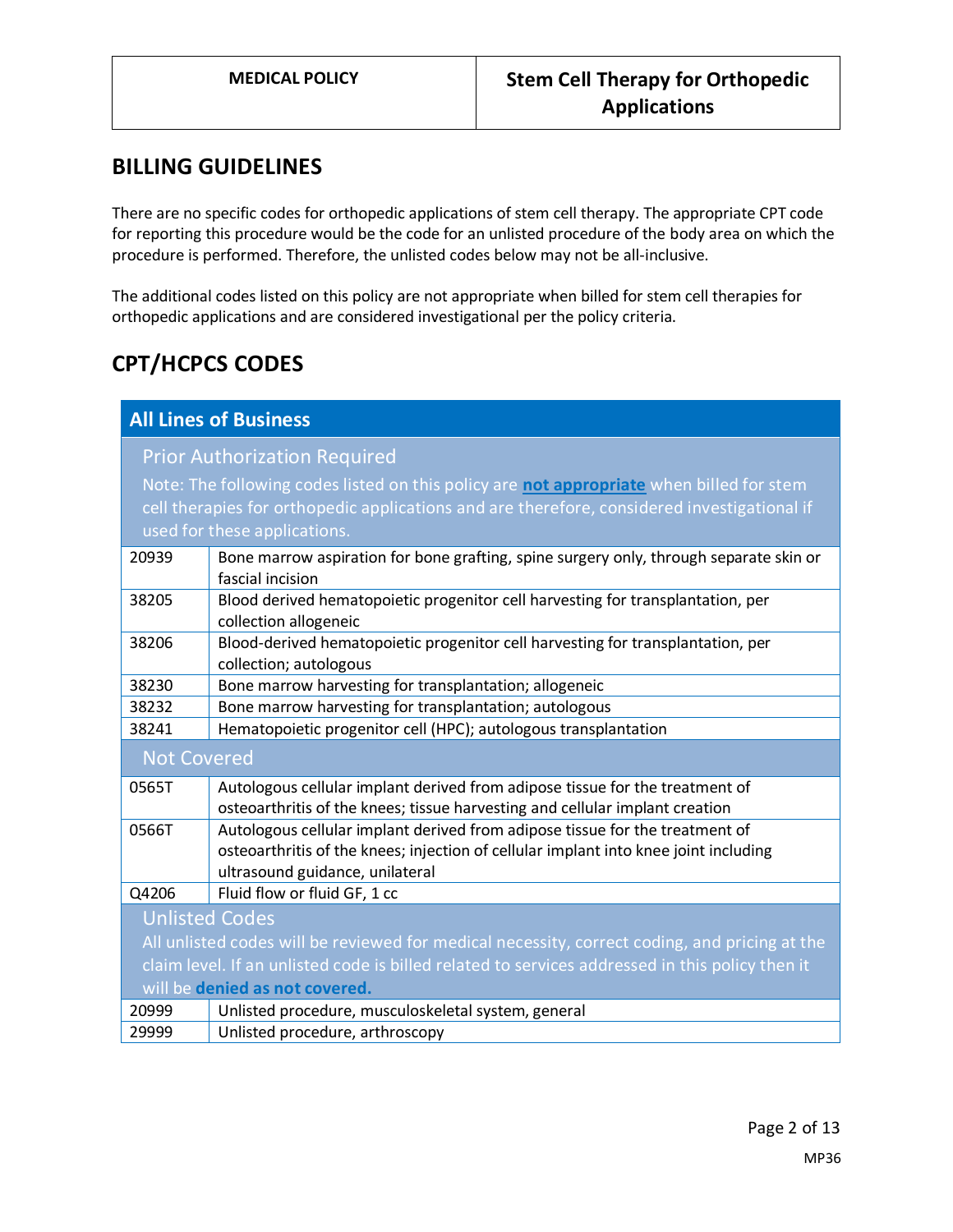## **DESCRIPTION**

Stem cells have the potential to differentiate into the types of cells needed to many different types of tissues. Specifically, mesenchymal stem cells (MSCs) are stem cells that have the ability to differentiate into tissues important for repair of orthopedic injuries, including bone, cartilage, tendon and fat. When signaled to form bone, MSCs differentiate into osteoprogenitor cells and then into bone-forming osteoblast cells. However, like all stem cells, MSCs require requires special microenvironments or conditions to promote their differentiation, such as a particular layer of tissue for cell adherence or specific signals from surrounding cells.

Stem cells used for treatment of various orthopedic indications can be harvested from a variety of tissues, including but not limited to bone marrow, adipose tissue, peripheral blood, synovial or amniotic fluid. Most patients are treated with their own stem cells (autologous stem cells) but cells obtained from unrelated donors (allogeneic stem cells) may also be used. Use of allogeneic stem cells avoids the need for harvesting and processing cells from each patient but increases the risk of an immunological reaction that could destroy native cells or cause tissue rejection.

After harvesting of cells from selected tissue, the cells may either be directly injected into affected tissues, including but not limited to joints or spinal discs. The cells may be injected alone or in combination with materials such as hyaluronic acid (HA) that increase joint lubrication or fibrin glue that promotes localized adherence of the cells to damaged joint. Some protocols involve culturing of stem cells prior to injection to increase the number of cells available for injection. However, this may reduce the pluripotency of the cells, making it less likely for them to mature into the desired cell type.

In addition, once MSCs are cultured, they can be mixed with biomaterials, including but not limited to demineralized bone matrix (DBM) to hold the cells in suspension and provide a matrix for filling defects. MSCs can also be seeded on scaffolds made of biomaterials. These types of products are referred to as allograft bone products or cell-based bone graft substitutes.

There are a number of stem-cell containing products that are available to orthopedic applications. Some of examples of these include:

- Mesenchymal stem cell (MSC) therapy:
	- $\circ$  Regenexx<sup>®</sup> Stem Cell (Regenexx)<sup>1</sup>: This procedure uses autologous MSCs from bone marrow concentrate, injected using image guidance, to treat defects/injuries of the knee, hip, shoulder spine, elbow, hand/wrist, and foot-ankle.
	- $\circ$  Stravix<sup>®</sup> (Osiris Therapeutics, Inc.)<sup>2</sup>: This product is cryopreserved human placental tissue composed of umbilical amnion and Wharton's jelly that contain MSCs. It is designed to be used as a surgical covering or wrap for various procedures (e.g., tendon repair, Achilles tendon rupture, bunionectomy, hallux rigidus correction, foot amputations, fibromatosis, and arthrodesis).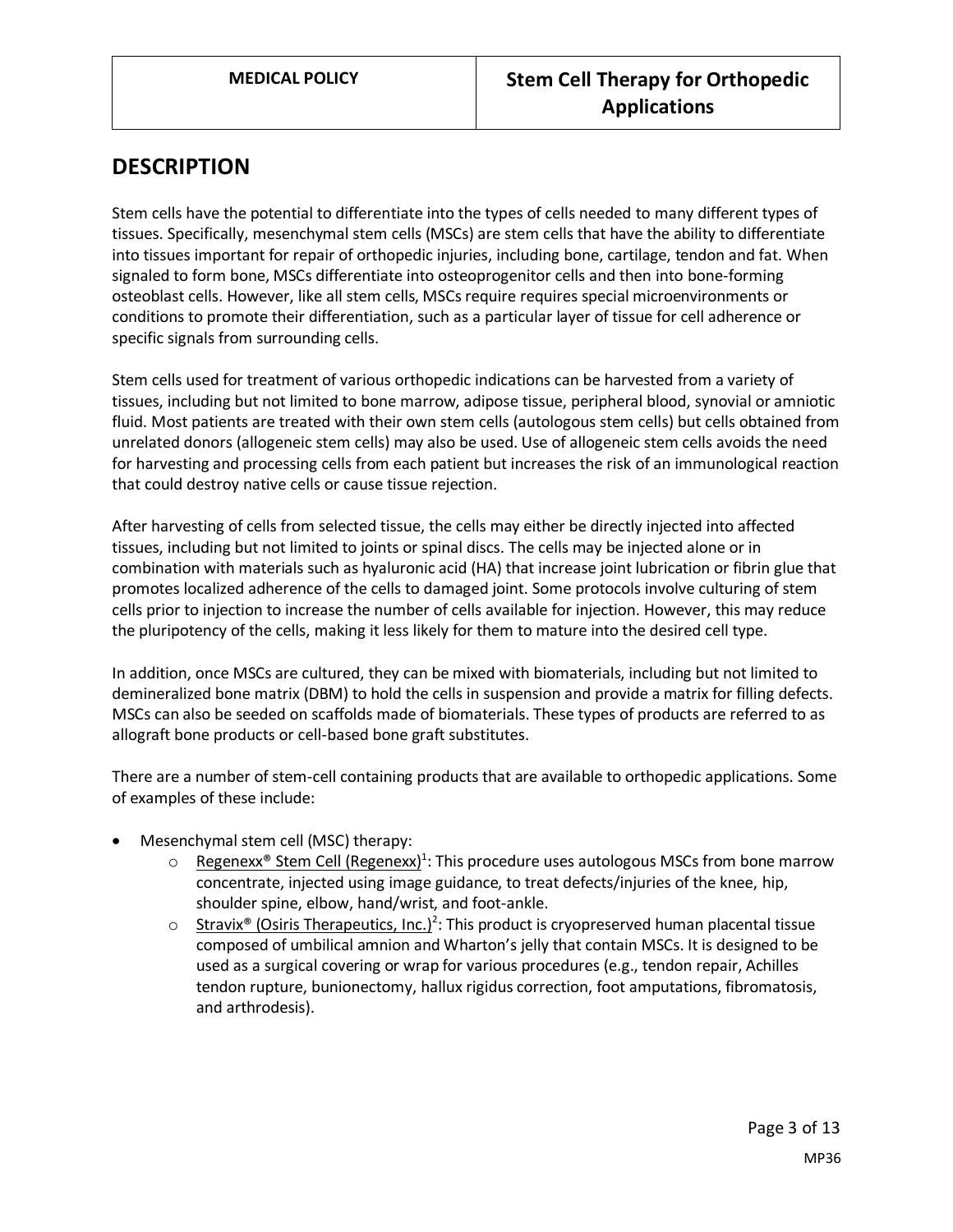- Allograft bone products containing viable stem cells:
	- $\circ$  BIO<sup>®</sup> (Osiris Therapeutics, Inc.)<sup>3</sup>: This product is referred to as a viable bone matrix containing MSCs to be implanted surgically for orthopedic procedures on the shoulder, elbow, hand/wrist, hip, pelvis, femur, tibia/fibula, or foot/ankle.
	- $\circ$  map3<sup>®</sup> (RTI Surgical): This product is currently being researched as a cellular allogeneic bone graft composed of cortical-cancellous bone, demineralized bone matrix (DBM), and cryogenically preserved viable MSCs.<sup>4</sup>
	- Osteocel® Plus and Osteocel® Pro (Nuvasive®)<sup>5</sup>: These bone grafts contain allogeneic MSCs and are marketed as bone graft substitutes for use in spinal surgery.
	- o OsteoVive™ (Xtant Medical)<sup>6</sup>: This product is a viable cell allograft that contains MSCs derived from the vertebral body region as well as a demineralized bone component. This product is intended for use in bone remodeling.
	- Trinity Evolution® and Trinity ELITE® (Orthofix®)<sup>7</sup>: These cancellous bone allografts contain viable adult MSCs and are intended for the treatment of musculoskeletal defects.
	- VIA® Form and VIA® Graft (Vivex Biomedical)<sup>8</sup>: This is a family of products referred to as "cellular bone matrices" which are viable allogeneic bone allografts with MSC and bone components. These products are intended for use in bone remodeling in a number of applications including spine, upper extremity, foot/ankle, oral/maxillofacial and orthopedic oncology.
	- ViviGen® (DePuy)<sup>9</sup>: This product is a cellular bone matrix is comprised of cryopreserved viable cortical cancellous bone matrix and demineralized bone. ViviGen® is intended for repair or reconstruction of musculoskeletal defects.

# **REVIEW OF EVIDENCE**

A review of the ECRI, Hayes, Cochrane, and PubMed databases was conducted regarding the use of MSC therapy and allograft bone products containing viable stem cells as treatments for all orthopedic indications. Below is a summary of the available evidence identified through November 2021.

#### Mesenchymal Stem Cell (MSC) Therapy

Due to the volume of literature on MSC therapy as a treatment for a wide variety of conditions, the evidence review is focused on recent systematic reviews. The use of MSC therapy has been recently evaluated by systematic reviews for the following orthopedic indications:

- Bone healing (non-union or delayed union) $10$
- Chondral defects (e.g., ankle, elbow, hip, knee,  $leg)^{10,11}$ 
	- Osteoarthritis and Other Degenerative Conditions:
		- $\circ$  Osteoarthritis of the ankle<sup>12,13</sup>
		- $\circ$  Osteoarthritis of the carpometacarpal joint<sup>12,14</sup>
		- $\circ$  Osteoarthritis of the hip<sup>12</sup>
		- $\circ$  Osteoarthritis of the knee<sup>10,12,14-29</sup>
		- $\circ$  Osteoarthritis of the shoulder<sup>12</sup>
		- $\circ$  Osteonecrosis of the knee<sup>15</sup>
		- $\circ$  Osteonecrosis of the hip<sup>30-37</sup>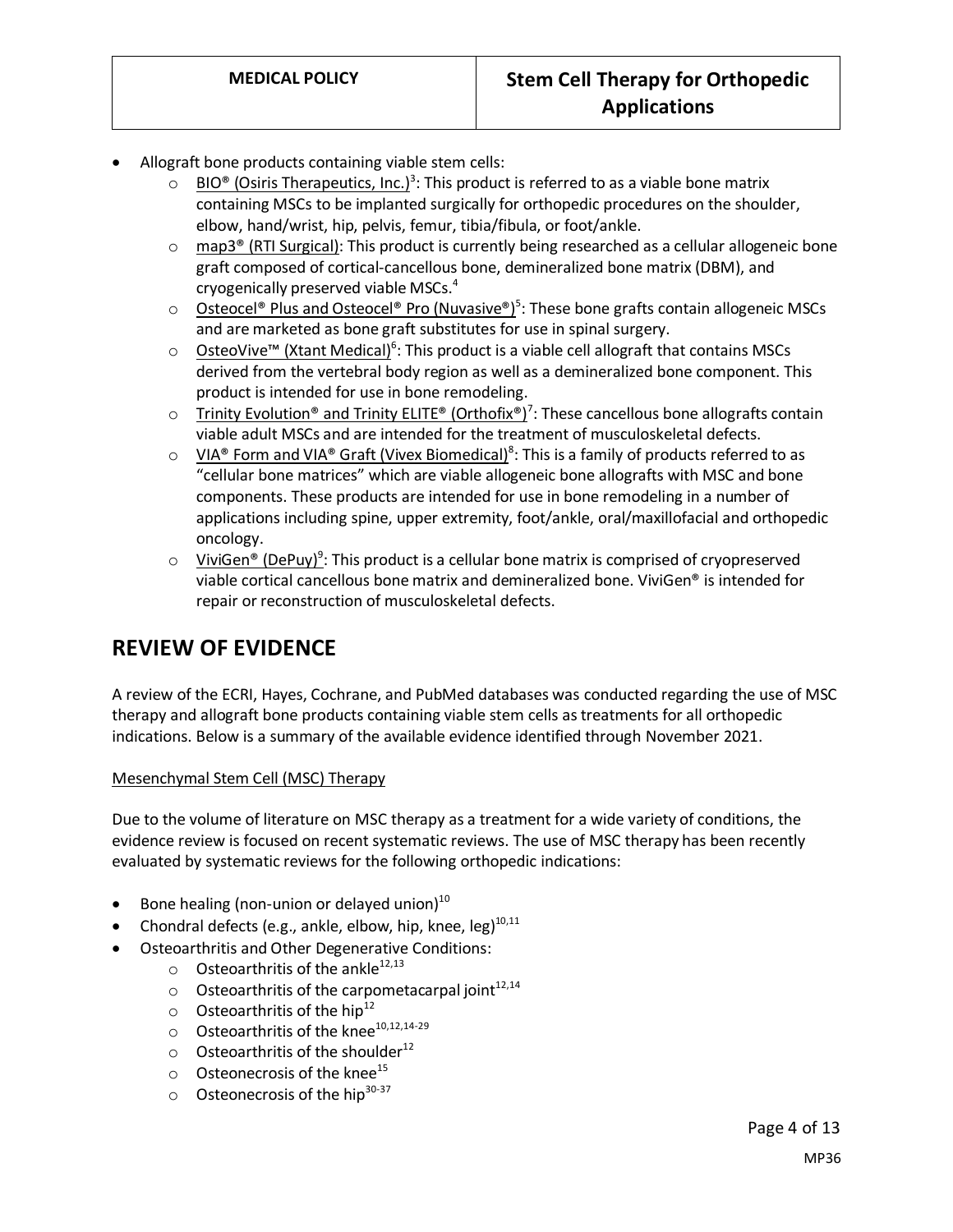- $\circ$  Rheumatoid arthritis of the knee<sup>15</sup>
- Osteochondral lesions of the:
	- $\circ$  knee<sup>10,11</sup>
	- $\circ$  talus<sup>10,14,18</sup>
- Osteochondritis dissecans of the knee $^{11}$
- Other knee indications (e.g., pain from anterior cruciate ligament or meniscus repair, knee cartilage defects, meniscal tears)<sup>15,18,38</sup>
- Spinal disc disorders (e.g., lumbar disc disease)<sup>15,39</sup>
- Tendinopathies:
	- $\circ$  Achilles tendinopathy or tendinosis<sup>10,40</sup>
	- $\circ$  Lateral epicondylitis<sup>40,41</sup>
	- $\circ$  Patellar tendinopathy<sup>41</sup>
	- $\circ$  Rotator cuff injury<sup>10,15,40,41</sup>

Systematic reviews were heterogeneous in the methods used to examine primary studies evaluating stem cell therapy, and several concluded the methods of the studies that they reviewed were too heterogeneous for meaningful conclusions. Many reviews included or focused entirely on nonrandomized studies, and many included more than one indication. Reviews that did include RCTs reported that the majority of trials were not blinded, and that randomization methods were questionable. However, in general, the reviews reported differences in treatment protocols related to number of stem cells injected, use of autologous versus allogeneic stem cells, use of freshly-isolated versus cultured stem cells, and use of stem cells from varying sources (e.g., bone marrow, adipose tissue, or peripheral blood). Reviews published on the same indication often included studies with patient cohorts of varied stages/severity of disease. All reviews mentioned the need for larger, betterquality studies with longer-term follow-up. The majority of recent reviews were unable to draw definitive conclusions regarding the efficacy of stem therapy as a treatment for any indication.

Overall, the body of evidence for any given indication suffers from one or more of the following limitations:

- extremely limited number of randomized controlled trials (RCTs) reporting outcomes for any given indication
- primary studies, including very small numbers of RCTS, were of low- to very-low quality of due to methodological limitations including:
	- o small sample size (under 100 patients)
	- o insufficient statistical power or lack of a power analysis
	- o lack of or incomplete blinding
	- o high rate of attrition
	- $\circ$  primary outcomes reported consisted mostly of subjective, patient-reported outcomes
	- $\circ$  differences in the surgeries and co-interventions that accompanied stem cell therapy
	- o insufficient statistical analysis of differences between groups
	- o inadequate follow-up
	- o heterogeneity of:
		- comparator treatment
		- primary outcomes reported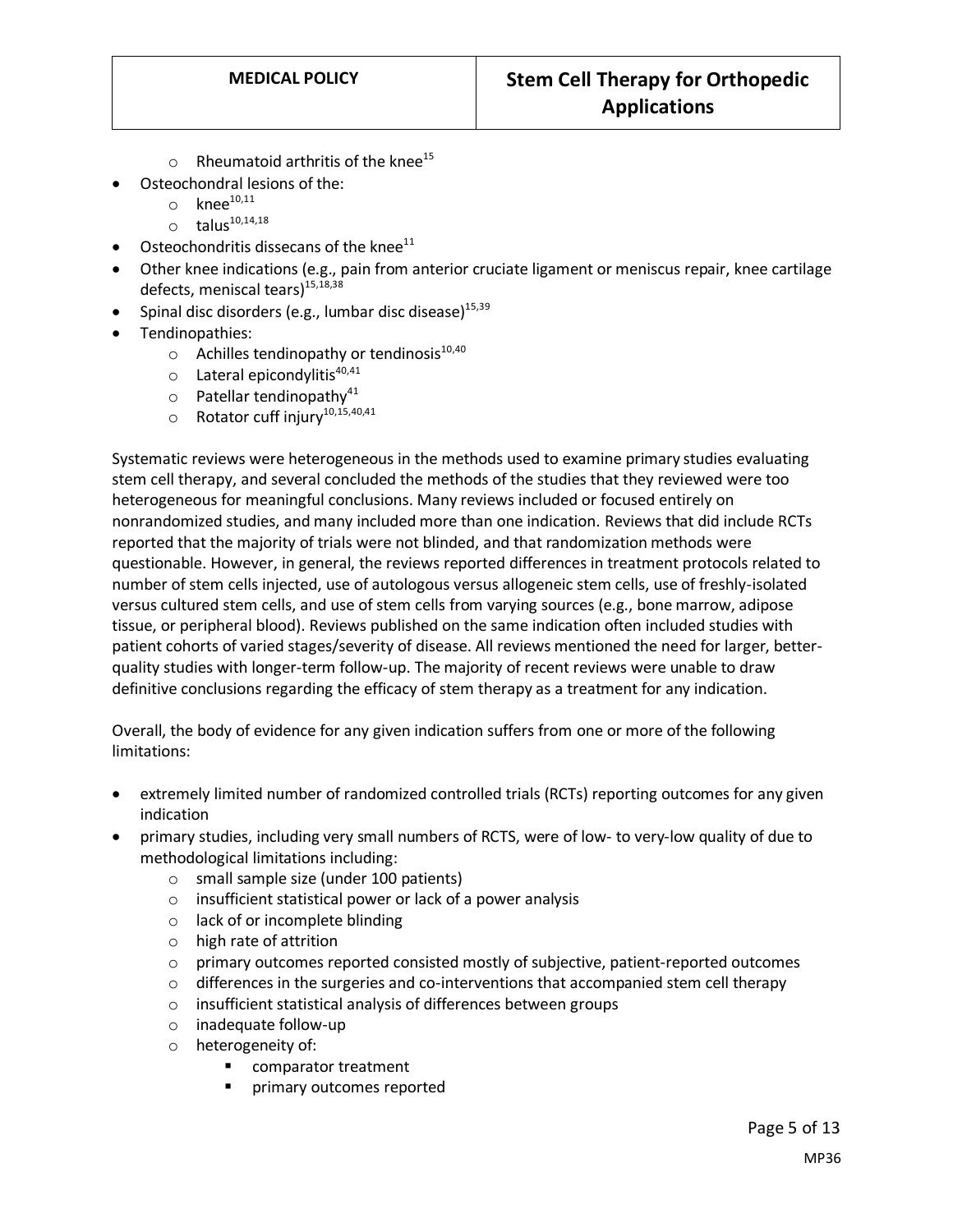- evaluation of stem cell therapy as a stand-alone treatment or as an adjunct to a variety of treatments
- conflicting or no evidence of short-term improvements in pain and/or function (first few months following treatment) when alternate treatments
- no evidence on long-term outcomes, including function or pain outcomes

#### Allograft Bone Products Containing Viable Stem Cells

No systematic reviews or randomized controlled trials (RCTs) were identified that evaluated the efficacy of allograft bone products containing viable stem cells for any orthopedic indication. Below is a summary of nonrandomized studies, grouped by product.

#### *OsteoCel and OsteoCel Plus (Nuvasive®)*

Only one comparative study was identified that compared Osteocel to standard allograft for use in anterior cervical discectomy and fusion procedures.<sup>42</sup> This was a retrospective study (n=114) that reported that radiologic fusion rates at 12-months post-procedure were not significantly different between treatment groups.

Uncontrolled studies have been published that evaluated the use of Osteocel or Osteocel Plus in different procedures, including:

- $\bullet$  lumbar spinal fusion<sup>43</sup>
- $\bullet$  anterior cervical discectomy and fusion<sup>44</sup>
- minimally invasive instrumented transforaminal lumbar interbody fusion (MITLIF)<sup>45</sup>
- extreme lateral interbody fusion  $(XLIF)^{46}$
- $\bullet$  foot and ankle fusions<sup>47</sup>

However, the majority of these studies were small in sample size (52 patients or less) and reported short-term follow-up (5-12 months). In addition, half of these studies were retrospective in study design.

#### *ViviGen® (DePuy)*

One small (n=21) retrospective case series reported on the use of ViviGen during cervical spinal fusions.<sup>48</sup> This series included a heterogeneous patient population, as patients included those who either underwent either three- or four-level anterior cervical discectomy and fusion, anterior cervical corpectomy and fusion, or posterior cervical fusion. In addition, only six-month follow up was reported.

#### *map3® Cellular Allogeneic Bone Graft (RTI Surgical)*

One small retrospective chart review of 41 patients treated via anterior lumbar interbody fusion (ALIF) with either map3<sup>®</sup> or recombinant human BMP-2 (rhBMP-2) growth factor reported one-year outcomes.<sup>4</sup> Both of these treatments were evaluated as potential alternatives to conventional iliac crest autograft. The overall fusion rate was 91% and was similar between groups. Improvements in ODI and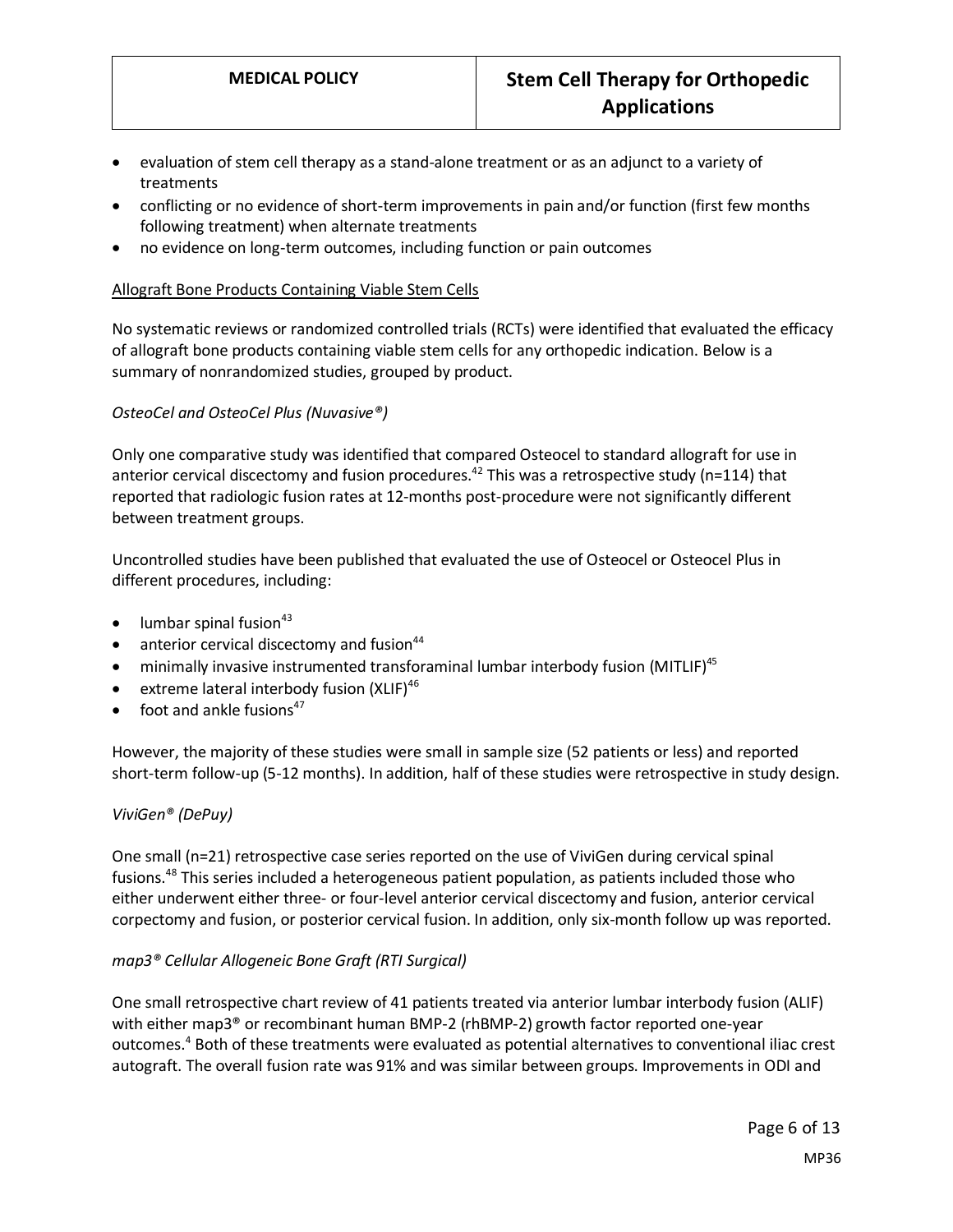VAS were observed among all patients with no significant difference between groups. There was no significant difference in terms of changes to disc height and lordosis between groups.

### *Trinity Evolution® and Trinity ELITE® (Orthofix®)*

Only one comparative study was identified that compared the Trinity Evolution® to standard allograft for use in patients undergoing single-level anterior cervical discectomy and fusion for symptomatic cervical degenerative disc disease.<sup>49</sup> This was a small study of 31 patients who underwent the procedure using the Trinity bone allograft and the comparator group was historical matched controls. Self-reported pain and function outcomes, as well as fusion rates, were at 12-months post-procedure. Due to the small number of patients, additional larger studies are needed to determine the efficacy of the product.

One small (n=40) uncontrolled study, published by the same authors, evaluated the Trinity Evolution<sup>®</sup> for use in patients undergoing two-level anterior cervical discectomy and fusion.<sup>50</sup> At 12- month followup, this study reported improved self-reported pain and function outcomes compared to baseline and high rates of fusion. A lack of a comparator treatment makes the benefit of this product difficult to assess.

### *Evidence Summary for Allograft Bone Products Containing Viable Stem Cells*

Overall, there is a paucity of studies evaluating the efficacy of allograft bone products containing viable stem cells. The overall body of evidence for these products consists mainly of small case series or poorly designed comparative studies. The available studies report relatively short follow-up (six months to two years) and focus primarily on self-reported measures of function and pain. Larger, well-designed comparative studies, preferably randomized trials, reporting longer-term follow-up are required in order to determine if the use of these products is as effective as conventional autografts or allograft products that do not contain stem cells, such as those containing conventional demineralized bone matrix.

## **CLINICAL PRACTICE GUIDELINES**

### Department of Veterans Affairs (VA)/Department of Defense (DoD)

In 2020, the VA/DoD published an evidence-based clinical practice guideline for the non-surgical management of hip and knee osteoarthritis. Investigators issued a "weak recommendation" against stem cell injections for the treatment of osteoarthritis of the knee.

### American Society of Interventional Pain Physicians (ASIPP)

In 2019, the ASIPP published an evidence-based clinical practice guideline for the responsible, safe, and effective use of biologic therapy in the lumbar spine.<sup>51</sup> Recommendations were graded based on Agency for Healthcare Research and Quality (AHRQ) practice. The guideline notes that MSC and platelet-rich plasma (PRP) injections are the mainstays of regenerative medicine for the lumbar spine. In their review of the evidence, the expert panel identified one high-quality RCT, multiple moderate-quality observational studies, a single-arm meta-analysis, and two systematic reviews regarding MSC therapy. With a qualitative modified approach to the grading of level of evidence, the expert was assessed as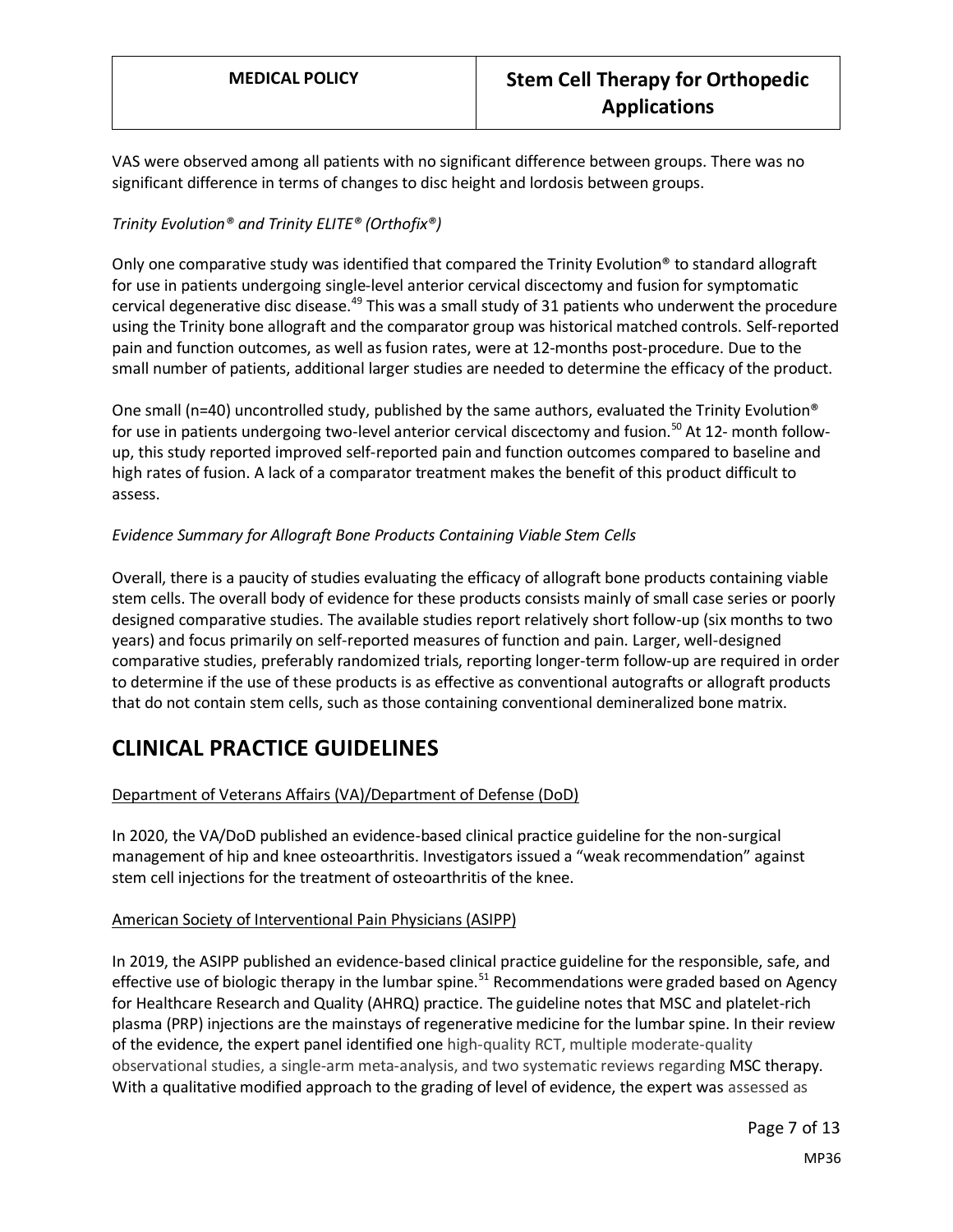Level III (on a scale of Level I through V). Level III evidence is *fair: evidence obtained from at least one relevant high quality nonrandomized trial or observational study with multiple moderate or low quality observational studies.*

### American Academy of Orthopaedic Surgeons (AAOS)

The AAOS published evidence-based clinical practice guidelines on the management of osteoarthritis of the hip (2017) and the knee (2021).<sup>52,53</sup> The association conducted evidence reviews of stem cell therapy versus other comparators for these indications, but did not identify enough high-quality evidence to formally address the treatment in their recommendations.

## **CENTERS FOR MEDICARE & MEDICAID SERVICES**

As of 11/17/2021, there is no coverage guidance published by Medicare for stem cell therapy for the treatment of musculoskeletal indications. While the Centers for Medicare & Medicaid Services (CMS) has published guidance for stem cell transplantation (see the National Coverage Determination (NCD) for Stem Cell Transplantation, 110.23),<sup>54</sup> this NCD does not address orthopedic applications of stem cell therapy. The NCD states any use of stem cell transplantation not otherwise addressed by the NCD are at local Medicare Administrative Contractor (MAC) discretion, but the local MAC for the Company service area – Noridian – does not have published guidance on stem cell therapies for orthopedic applications. Therefore, the Company policy criteria will be applied.

## <span id="page-7-0"></span>**POLICY SUMMARY**

There is insufficient evidence that the use of stem therapy, whether used alone or in conjunction with other biomaterials such as allograft bone product, is effective or consistently improves health outcomes for any orthopedic indication, including but not limited to degenerative and non-degenerative conditions of the hips or knees, spinal disc disorders, and tendinopathies. Interpreting results and drawing conclusions about treatment efficacy is difficult due to heterogeneity in stem cell therapy treatment protocol, including variability in the number of stem cells injected, use of freshly-isolated versus cultured stem cells, use of additional biomaterial, and use of stem cells from varying sources (e.g., bone marrow, adipose tissue, or peripheral blood). This limitation is consistently reported for the use of stem cell therapy for all orthopedic indications. Other major limitations of stem cell therapy observed across all indications include a lack of large, well-designed randomized controlled trials, and inconsistency in terms of whether or not stem cell therapy has a beneficial long-term effect. In addition, no clinical practice guidelines were identified that support the use of stem cell therapy as a treatment for any orthopedic indication.

## **INSTRUCTIONS FOR USE**

Company Medical Policies serve as guidance for the administration of plan benefits. Medical policies do not constitute medical advice nor a guarantee of coverage. Company Medical Policies are reviewed annually and are based upon published, peer-reviewed scientific evidence and evidence-based clinical practice guidelines that are available as of the last policy update. The Companies reserve the right to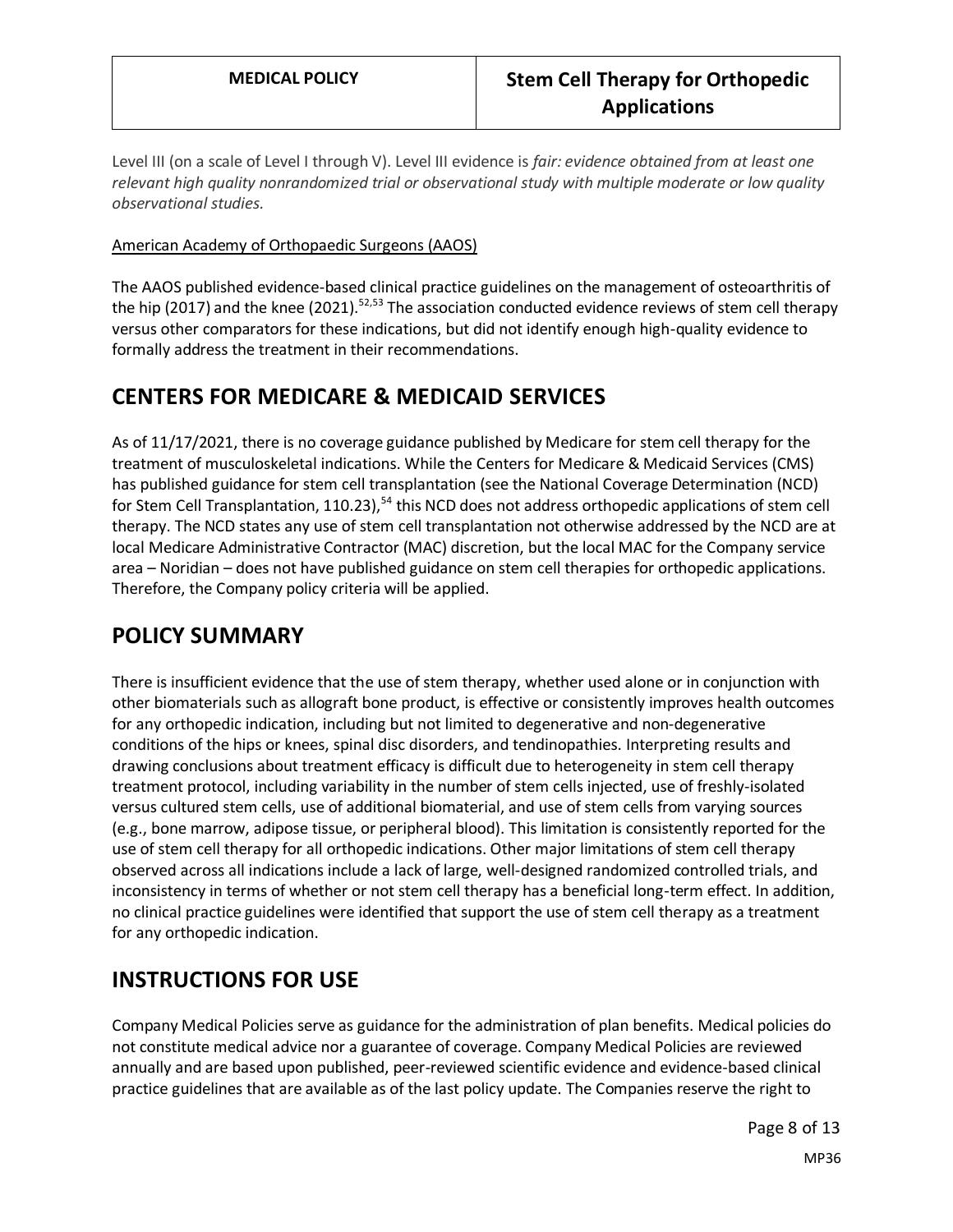determine the application of Medical Policies and make revisions to Medical Policies at any time. Providers will be given at least 60-days notice of policy changes that are restrictive in nature.

The scope and availability of all plan benefits are determined in accordance with the applicable coverage agreement. Any conflict or variance between the terms of the coverage agreement and Company Medical Policy will be resolved in favor of the coverage agreement.

# **REGULATORY STATUS**

### Food and Drug Administration (FDA)

The FDA regulates "human cells or tissues intended for implantation, transplantation, infusion, or transfer into a human recipient" through the human cells, tissues, or cellular- or tissue-based products (HCT/P) process. The HCT/P process is in accordance with U.S. FDA requirements defined under 21 CFR Section 1271.3 regulations.<sup>55</sup> Products under HCT/P regulation do not require 510(k) clearance or premarket approval. However, the manufacturer must meet specific FDA regulations for the collection, processing, and selling of HCT/Ps.

Donated mesenchymal stem cells from various tissues and human bone products used for bone allografts containing stem cells are not subject to FDA clearance or approval.

#### Mental Health Parity Statement

Coverage decisions are made on the basis of individualized determinations of medical necessity and the experimental or investigational character of the treatment in the individual case. In cases where medical necessity is not established by policy for specific treatment modalities, evidence not previously considered regarding the efficacy of the modality that is presented shall be given consideration to determine if the policy represents current standards of care.

## **MEDICAL POLICY CROSS REFERENCES**

- Stem Cell Transplantation (All Lines of Business Except Medicare)
- Stem Cell Transplantation (Medicare Only)
- Prolotherapy

## **REFERENCES**

- 1. Regenexx Website. Updated: 2018[. https://www.regenexx.com/regenexx-procedures](https://www.regenexx.com/regenexx-procedures-family/the-regenexx-procedure-explained/)[family/the-regenexx-procedure-explained/.](https://www.regenexx.com/regenexx-procedures-family/the-regenexx-procedure-explained/) Accessed 11/29/2021.
- 2. Osiris Therapuetics, Inc. Website. Grafix<sup>®</sup> cryopreserved placental membrane. Updated: 2018. [http://www.osiris.com/stravix/.](http://www.osiris.com/stravix/) Accessed 11/29/2021.
- 3. Osiris Therapuetics, Inc. Website. BIO4® Viable Bone Matrix. Updated: 2018. [http://www.osiris.com/bio4/.](http://www.osiris.com/bio4/) Accessed 11/29/2021.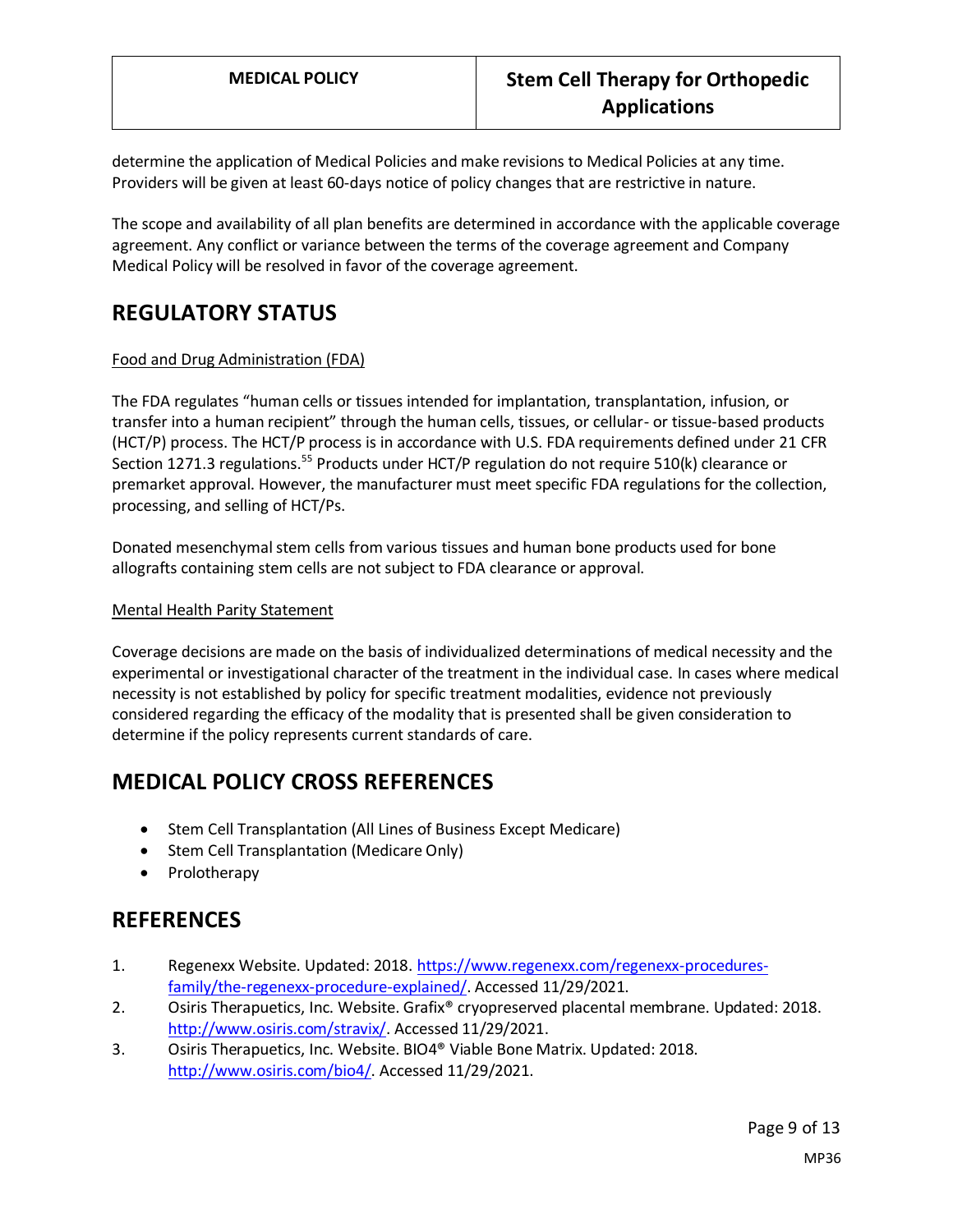- 4. Lee DD, Kim JY. A comparison of radiographic and clinical outcomes of anterior lumbar interbody fusion performed with either a cellular bone allograft containing multipotent adult progenitor cells or recombinant human bone morphogenetic protein-2. *J Orthop Surg Res.*  2017;12(1):126[. https://www.ncbi.nlm.nih.gov/pubmed/28841904](https://www.ncbi.nlm.nih.gov/pubmed/28841904)
- 5. Nuvasive® website. Osteocel® Patient Education Brochure. Updated:2017. [https://www.nuvasive.com/wp-content/uploads/2017/03/Osteocel-Patient-Education-](https://www.nuvasive.com/wp-content/uploads/2017/03/Osteocel-Patient-Education-Brochure-US.pdf)[Brochure-US.pdf.](https://www.nuvasive.com/wp-content/uploads/2017/03/Osteocel-Patient-Education-Brochure-US.pdf) Accessed 11/29/2021.
- 6. Xtant Medical Website. OsteoVive™ Viable Cell Allograft brochure. . [https://xtantmedical.com/product/osteovive-plus/.](https://xtantmedical.com/product/osteovive-plus/) Accessed 11/29/2021.
- 7. Orthofix® Website. Trinity Evolution® and Trinity ELITE product information. Updated: 2018. [https://www.orthofix.com/ifus/trinity-elite/.](https://www.orthofix.com/ifus/trinity-elite/) Accessed 11/29/2021.
- 8. Vivex Biomedical Website. VIA® Cellular Bone Matrices product page. Updated 2018. [https://vivex.com/products/via/.](https://vivex.com/products/via/) Accessed 11/29/2021.
- 9. DePuySynthes website. ViviGen® Cellular Bone Matrix product information. Updated: 06/28/2018[. www.jnjmedicaldevices.com/en-US/product/vivigen-cellular-bone-matrix.](file://///phppfs01/public/QM%20MEDICAL%20POLICY.CRITERIA/1.%20MPC%20Working%20File/Stem%20Cell%20Therapy%20for%20Orthopedic%20Applications/Policy%20Draft/2022/www.jnjmedicaldevices.com/en-US/product/vivigen-cellular-bone-matrix) Accessed 11/29/2021.
- 10. Gianakos AL, Sun L, Patel JN, Adams DM, Liporace FA. Clinical application of concentrated bone marrow aspirate in orthopaedics: A systematic review. *World J Orthop.* 2017;8(6):491-506. <https://www.ncbi.nlm.nih.gov/pubmed/28660142>
- 11. Peeters CM, Leijs MJ, Reijman M, van Osch GJ, Bos PK. Safety of intra-articular cell-therapy with culture-expanded stem cells in humans: a systematic literature review. *Osteoarthritis Cartilage.*  2013;21(10):1465-1473[. https://www.ncbi.nlm.nih.gov/pubmed/23831631](https://www.ncbi.nlm.nih.gov/pubmed/23831631)
- 12. Jevotovsky DS, Alfonso AR, Einhorn TA, Chiu ES. Osteoarthritis and stem cell therapy in humans: a systematic review. *Osteoarthritis Cartilage.* 2018;26(6):711-729. <https://www.ncbi.nlm.nih.gov/pubmed/29544858>
- 13. Vannabouathong C, Del Fabbro G, Sales B, et al. Intra-articular Injections in the Treatment of Symptoms from Ankle Arthritis: A Systematic Review. *Foot Ankle Int.* 2018:1071100718779375. <https://www.ncbi.nlm.nih.gov/pubmed/29909689>
- 14. Borakati A, Mafi R, Mafi P, Khan WS. A Systematic Review And Meta-Analysis of Clinical Trials of Mesenchymal Stem Cell Therapy for Cartilage Repair. *Curr Stem Cell Res Ther.* 2018;13(3):215- 225.<https://www.ncbi.nlm.nih.gov/pubmed/28914207>
- 15. Hayes Inc. Comparative Effectiveness Review. Stem Cell Therapy for Joint Pain. Published 7/12/2018. Reviewed 8/24/2021[. https://evidence.hayesinc.com/report/dir.stemcelljoint4381.](https://evidence.hayesinc.com/report/dir.stemcelljoint4381) Accessed 11/29/2021.
- 16. Cui GH, Wang YY, Li CJ, Shi CH, Wang WS. Efficacy of mesenchymal stem cells in treating patients with osteoarthritis of the knee: A meta-analysis. *Exp Ther Med.* 2016;12(5):3390-3400. <https://www.ncbi.nlm.nih.gov/pubmed/27882169>
- 17. Yubo M, Yanyan L, Li L, Tao S, Bo L, Lin C. Clinical efficacy and safety of mesenchymal stem cell transplantation for osteoarthritis treatment: A meta-analysis. *PLoS One.* 2017;12(4):e0175449. <https://www.ncbi.nlm.nih.gov/pubmed/28448518>
- 18. Xu S, Liu H, Xie Y, Sang L, Liu J, Chen B. Effect of mesenchymal stromal cells for articular cartilage degeneration treatment: a meta-analysis. *Cytotherapy.* 2015;17(10):1342-1352. <https://www.ncbi.nlm.nih.gov/pubmed/26122717>
- 19. Xia P, Wang X, Lin Q, Li X. Efficacy of mesenchymal stem cells injection for the management of knee osteoarthritis: a systematic review and meta-analysis. *Int Orthop.* 2015;39(12):2363-2372. <https://www.ncbi.nlm.nih.gov/pubmed/25944079>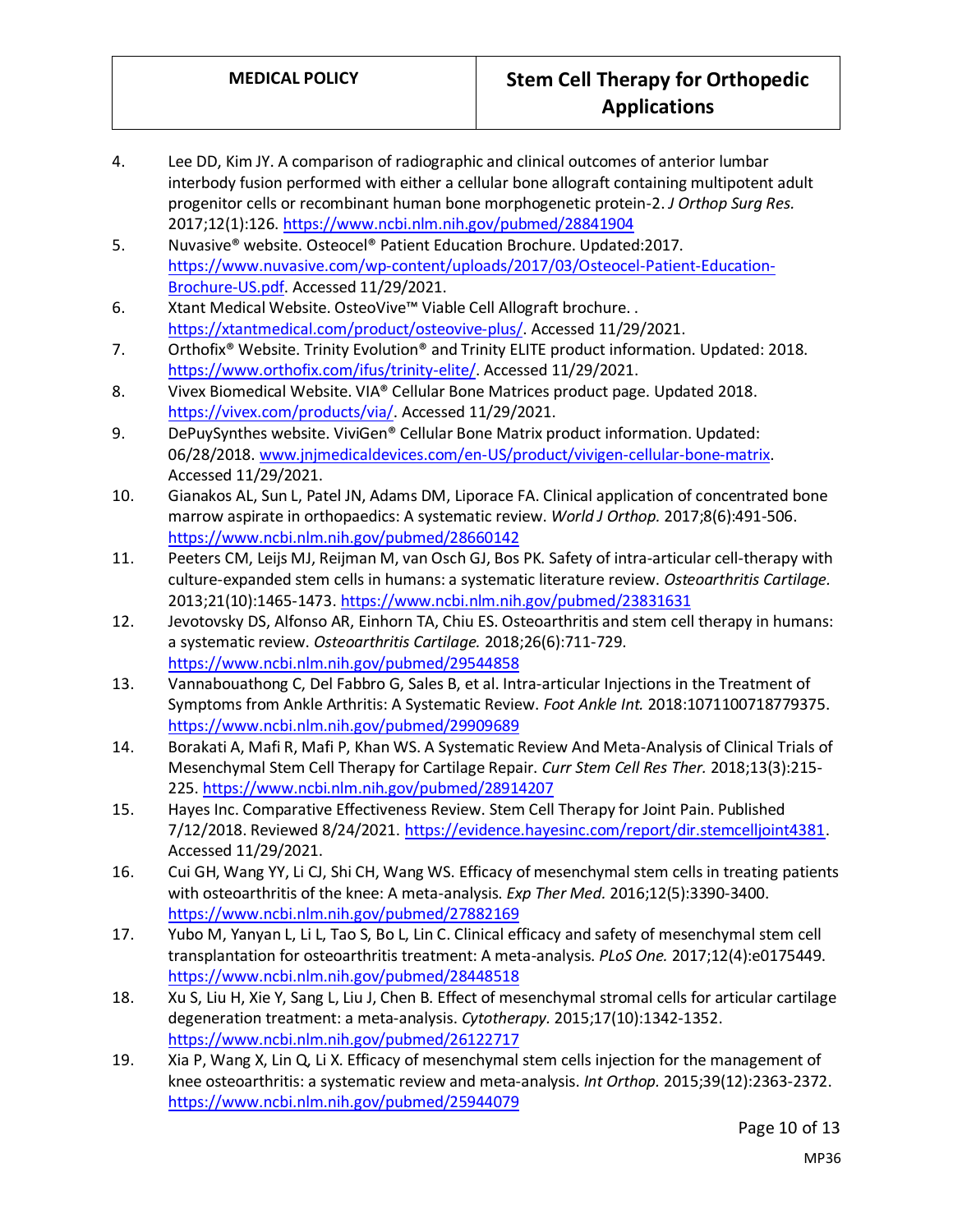- 20. Pas HI, Winters M, Haisma HJ, Koenis MJ, Tol JL, Moen MH. Stem cell injections in knee osteoarthritis: a systematic review of the literature. *Br J Sports Med.* 2017;51(15):1125-1133. <https://www.ncbi.nlm.nih.gov/pubmed/28258177>
- 21. Zhao L, Kaye AD, Abd-Elsayed A. Stem Cells for the Treatment of Knee Osteoarthritis: A Comprehensive Review. *Pain Physician.* 2018;21(3):229-242. <https://www.ncbi.nlm.nih.gov/pubmed/29871367>
- 22. Iijima H, Isho T, Kuroki H, Takahashi M, Aoyama T. Effectiveness of mesenchymal stem cells for treating patients with knee osteoarthritis: a meta-analysis toward the establishment of effective regenerative rehabilitation. *NPJ Regenerative medicine.* 2018;3:15. <https://www.ncbi.nlm.nih.gov/pubmed/30245848>
- 23. Xing D, Wang Q, Yang Z, et al. Mesenchymal stem cells injections for knee osteoarthritis: a systematic overview. *Rheumatology international.* 2018;38(8):1399-1411. <https://www.ncbi.nlm.nih.gov/pubmed/29273938>
- 24. Kim SH, Ha CW, Park YB, Nam E, Lee JE, Lee HJ. Intra-articular injection of mesenchymal stem cells for clinical outcomes and cartilage repair in osteoarthritis of the knee: a meta-analysis of randomized controlled trials. *Arch Orthop Trauma Surg.* 2019;139(7):971-980. <https://www.ncbi.nlm.nih.gov/pubmed/30756165>
- 25. Delanois RE, Etcheson JI, Sodhi N, et al. Biologic Therapies for the Treatment of Knee Osteoarthritis. *J Arthroplasty.* 2019;34(4):801-813. <https://www.ncbi.nlm.nih.gov/pubmed/30612835>
- 26. Dai W, Leng X, Wang J, et al. Intra-articular Mesenchymal Stromal Cell Injections Are No Different From Placebo in the Treatment of Knee Osteoarthritis: A Systematic Review and Metaanalysis of Randomized Controlled Trials. *Arthroscopy.* 2020.
- 27. Kim SH, Djaja YP, Park YB, Park JG, Ko YB, Ha CW. Intra-articular Injection of Culture-Expanded Mesenchymal Stem Cells Without Adjuvant Surgery in Knee Osteoarthritis: A Systematic Review and Meta-analysis. *Am J Sports Med.* 2020;48(11):2839-2849.
- 28. Prodromos C, Finkle S, Rumschlag T, Lotus J. Autologous Mesenchymal Stem Cell Treatment is Consistently Effective for the Treatment of Knee Osteoarthritis: The Results of a Systematic Review of Treatment and Comparison to a Placebo Group. *Medicines (Basel).* 2020;7(8).
- 29. Song Y, Zhang J, Xu H, et al. Mesenchymal stem cells in knee osteoarthritis treatment: A systematic review and meta-analysis. *J Orthop Translat.* 2020;24:121-130.
- 30. Hayes Inc. Autologous Stem Cell Therapy for Treatment of Avascular Necrosis of the Hip. Published 12/17/2015. Archived 1/16/2021.
	- [https://evidence.hayesinc.com/report/dir.autologous3254.](https://evidence.hayesinc.com/report/dir.autologous3254) Accessed 11/29/2021.
- 31. Lau RL, Perruccio AV, Evans HM, Mahomed SR, Mahomed NN, Gandhi R. Stem cell therapy for the treatment of early stage avascular necrosis of the femoral head: a systematic review. *BMC Musculoskelet Disord.* 2014;15:156[. https://www.ncbi.nlm.nih.gov/pubmed/24886648](https://www.ncbi.nlm.nih.gov/pubmed/24886648)
- 32. Li X, Xu X, Wu W. Comparison of bone marrow mesenchymal stem cells and core decompression in treatment of osteonecrosis of the femoral head: a meta-analysis. *Int J Clin Exp Pathol.*  2014;7(8):5024-5030[. https://www.ncbi.nlm.nih.gov/pubmed/25197374](https://www.ncbi.nlm.nih.gov/pubmed/25197374)
- 33. Papakostidis C, Tosounidis TH, Jones E, Giannoudis PV. The role of "cell therapy" in osteonecrosis of the femoral head. A systematic review of the literature and meta-analysis of 7 studies. *Acta Orthop.* 2016;87(1):72-78[. https://www.ncbi.nlm.nih.gov/pubmed/26220203](https://www.ncbi.nlm.nih.gov/pubmed/26220203)
- 34. Piuzzi NS, Chahla J, Jiandong H, et al. Analysis of cell therapies used in clinical trials for the treatment of osteonecrosis of the femoral head: a systematic review of the literature. *The*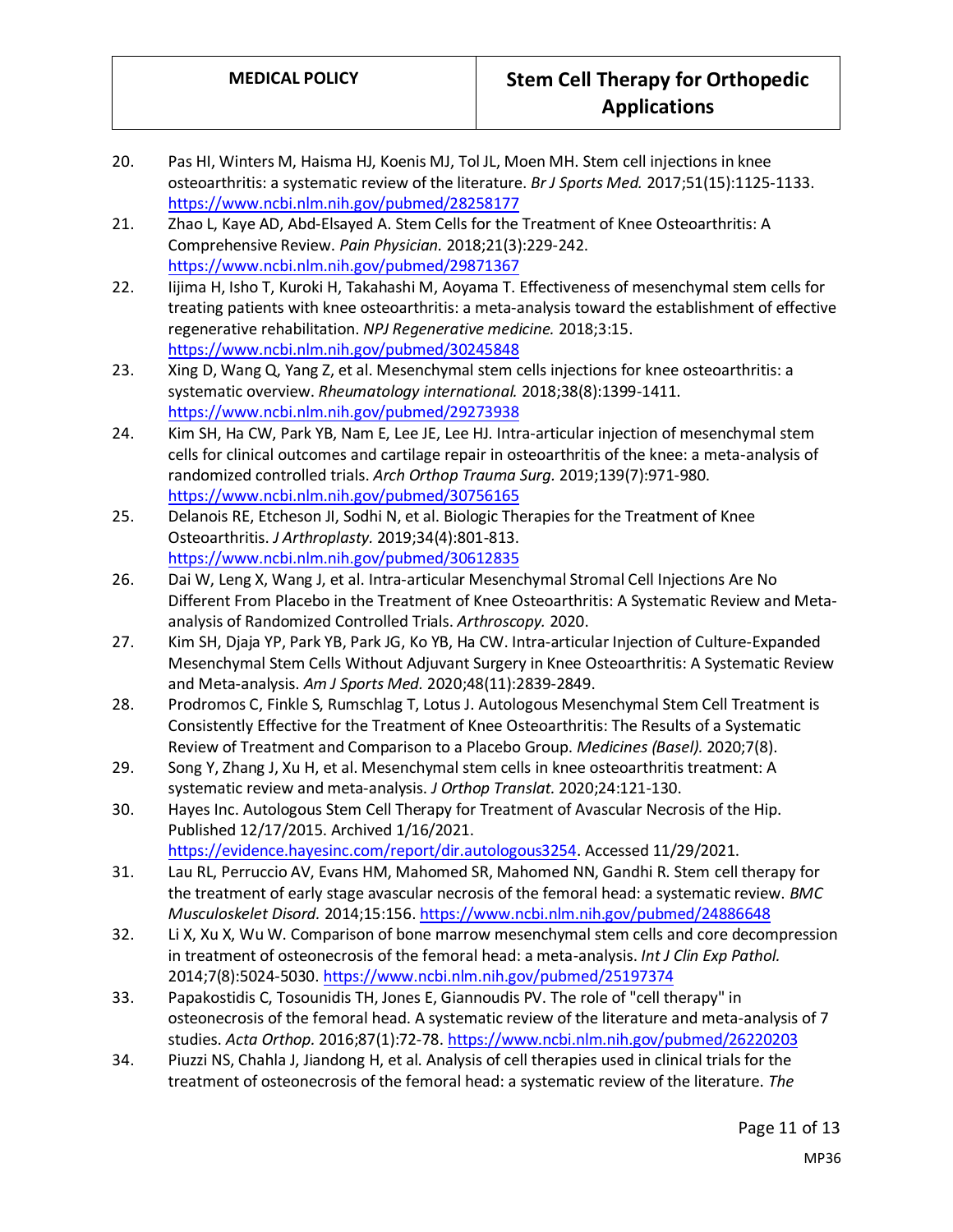*Journal of arthroplasty.* 2017;32(8):2612-2618[. http://www.drpascualmd.com/pdf/joa-2017](http://www.drpascualmd.com/pdf/joa-2017-analysis-cell-therapy-onfh.pdf) [analysis-cell-therapy-onfh.pdf](http://www.drpascualmd.com/pdf/joa-2017-analysis-cell-therapy-onfh.pdf)

- 35. Piuzzi NS, Chahla J, Schrock JB, et al. Evidence for the use of cell-based therapy for the treatment of osteonecrosis of the femoral head: a systematic review of the literature. *The Journal of arthroplasty.* 2017;32(5):1698-1708.
- 36. Xu S, Zhang L, Jin H, et al. Autologous Stem Cells Combined Core Decompression for Treatment of Avascular Necrosis of the Femoral Head: A Systematic Meta-Analysis. *Biomed Res Int.*  2017;2017:6136205.<https://www.ncbi.nlm.nih.gov/pubmed/28840126>
- 37. Yuan HF, Zhang J, Guo CA, Yan ZQ. Clinical outcomes of osteonecrosis of the femoral head after autologous bone marrow stem cell implantation: a meta-analysis of seven case-control studies. *Clinics (Sao Paulo).* 2016;71(2):110-113.<https://www.ncbi.nlm.nih.gov/pubmed/26934241>
- 38. Chew E, Prakash R, Khan W. Mesenchymal stem cells in human meniscal regeneration: A systematic review. *Ann Med Surg (Lond).* 2017;24:3-7. <https://www.ncbi.nlm.nih.gov/pubmed/29062478>
- 39. Wu T, Song HX, Dong Y, Li JH. Cell-Based Therapies for Lumbar Discogenic Low Back Pain: Systematic Review and Single-Arm Meta-analysis. *Spine (Phila Pa 1976).* 2018;43(1):49-57. <https://www.ncbi.nlm.nih.gov/pubmed/26953666>
- 40. Imam MA, Holton J, Horriat S, et al. A systematic review of the concept and clinical applications of bone marrow aspirate concentrate in tendon pathology. *SICOT J.* 2017;3:58. <https://www.ncbi.nlm.nih.gov/pubmed/28990575>
- 41. Pas H, Moen MH, Haisma HJ, Winters M. No evidence for the use of stem cell therapy for tendon disorders: a systematic review. *Br J Sports Med.* 2017;51(13):996-1002. <https://www.ncbi.nlm.nih.gov/pubmed/28077355>
- 42. McAnany SJ, Ahn J, Elboghdady IM, et al. Mesenchymal stem cell allograft as a fusion adjunct in one- and two-level anterior cervical discectomy and fusion: a matched cohort analysis. *Spine J.*  2016;16(2):163-167[. https://www.ncbi.nlm.nih.gov/pubmed/25725368](https://www.ncbi.nlm.nih.gov/pubmed/25725368)
- 43. Kerr EJ, 3rd, Jawahar A, Wooten T, Kay S, Cavanaugh DA, Nunley PD. The use of osteoconductive stem-cells allograft in lumbar interbody fusion procedures: an alternative to recombinant human bone morphogenetic protein. *J Surg Orthop Adv.* 2011;20(3):193-197. <https://www.ncbi.nlm.nih.gov/pubmed/22214145>
- 44. Eastlack RK, Garfin SR, Brown CR, Meyer SC. Osteocel Plus cellular allograft in anterior cervical discectomy and fusion: evaluation of clinical and radiographic outcomes from a prospective multicenter study. *Spine (Phila Pa 1976).* 2014;39(22):E1331-1337. <https://www.ncbi.nlm.nih.gov/pubmed/25188591>
- 45. Ammerman JM, Libricz J, Ammerman MD. The role of Osteocel Plus as a fusion substrate in minimally invasive instrumented transforaminal lumbar interbody fusion. *Clin Neurol Neurosurg.*  2013;115(7):991-994[. https://www.ncbi.nlm.nih.gov/pubmed/23182179](https://www.ncbi.nlm.nih.gov/pubmed/23182179)
- 46. Tohmeh AG, Watson B, Tohmeh M, Zielinski XJ. Allograft cellular bone matrix in extreme lateral interbody fusion: preliminary radiographic and clinical outcomes. *ScientificWorldJournal.*  2012;2012:263637[. https://www.ncbi.nlm.nih.gov/pubmed/23251099](https://www.ncbi.nlm.nih.gov/pubmed/23251099)
- 47. Hollawell SM. Allograft cellular bone matrix as an alternative to autograft in hindfoot and ankle fusion procedures. *J Foot Ankle Surg.* 2012;51(2):222-225. <https://www.ncbi.nlm.nih.gov/pubmed/22036146>
- 48. Divi SN, Mikhael MM. Use of Allogenic Mesenchymal Cellular Bone Matrix in Anterior and Posterior Cervical Spinal Fusion: A Case Series of 21 Patients. *Asian Spine J.* 2017;11(3):454-462. <https://www.ncbi.nlm.nih.gov/pubmed/28670414>